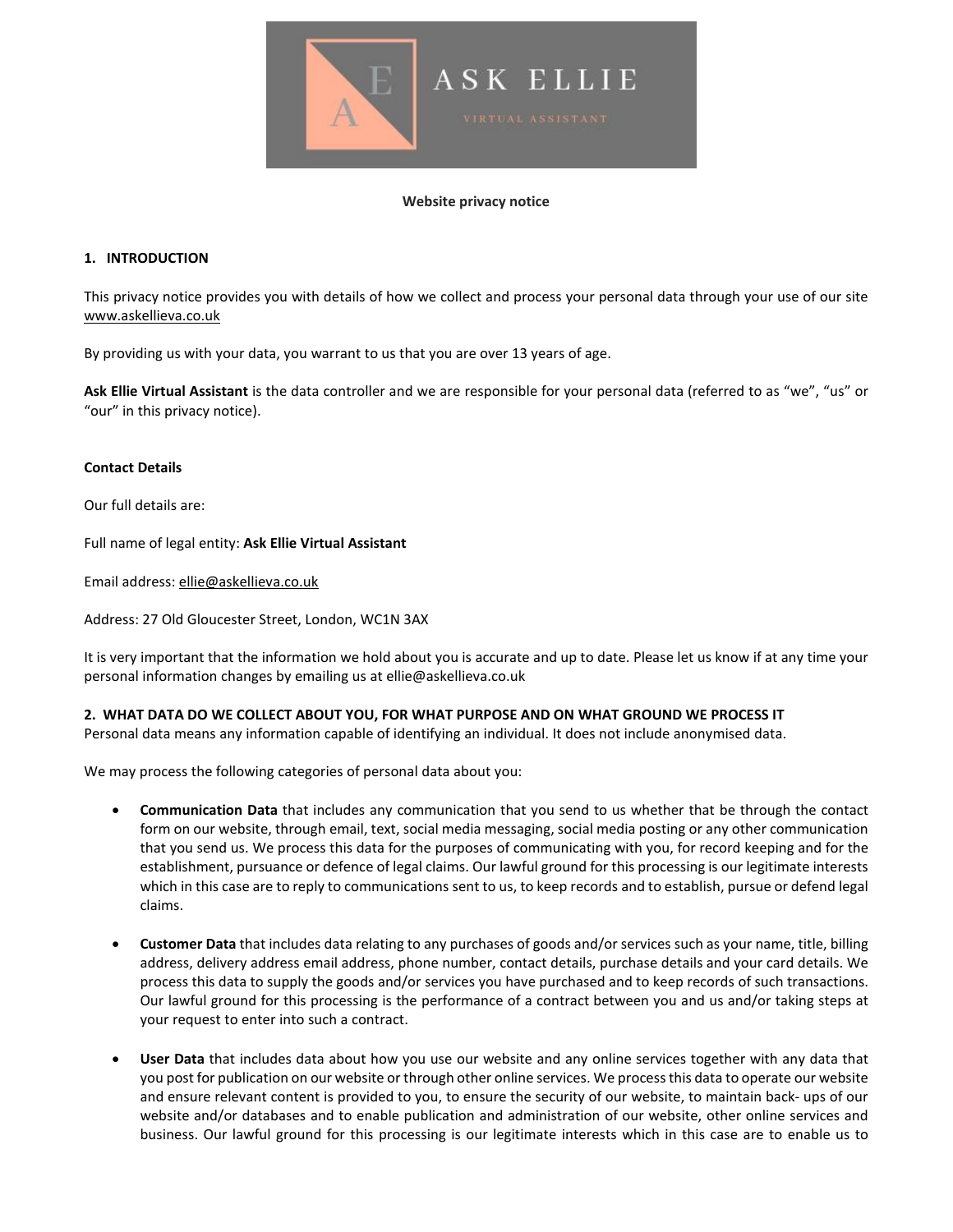

properly administer our website and our business.

- **Technical Data** that includes data about your use of our website and online services such as your IP address, your login data, details about your browser, length of visit to pages on our website, page views and navigation paths, details about the number of times you use our website, time zone settings and other technology on the devices you use to access our website. The source of this data is from our analytics tracking system. We process this data to analyse your use of our website and other online services, to administer and protect our business and website, to deliver relevant website content and advertisements to you and to understand the effectiveness of our advertising. Our lawful ground for this processing is our legitimate interests which in this case are to enable us to properly administer our website and our business and to grow our business and to decide our marketing strategy.
- **Marketing Data** that includes data about your preferences in receiving marketing from us and our third parties and your communication preferences. We process this data to enable you to partake in our promotions such as competitions, prize draws and free give-aways, to deliver relevant website content and advertisements to you and measure or understand the effectiveness of this advertising. Our lawful ground for this processing is our legitimate interests which in this case are to study how customers use our products/services, to develop them, to grow our business and to decide our marketing strategy.
- We may use Customer Data, User Data, Technical Data and Marketing Data to deliver relevant website content and advertisements to you (including Facebook adverts or other display advertisements) and to measure or understand the effectiveness of the advertising we serve you. Our lawful ground for this processing is legitimate interests which is to grow our business. We may also use such data to send other marketing communications to you. Our lawful ground for this processing is either consent or legitimate interests (namely to grow our business).

#### **Sensitive Data**

We do not collect any Sensitive Data about you. Sensitive data refers to data that includes details about your race or ethnicity, religious or philosophical beliefs, sex life, sexual orientation, political opinions, trade union membership, information about your health and genetic and biometric data. We do not collect any information about criminal convictions and offences.

Where we are required to collect personal data by law, or under the terms of the contract between us and you do not provide us with that data when requested, we may not be able to perform the contract (for example, to deliver goods or services to you). If you don't provide us with the requested data, we may have to cancel a product or service you have ordered but if we do, we will notify you at the time.

We will only use your personal data for a purpose it was collected for or a reasonably compatible purpose if necessary. For more information on this please email us at **ellie@askellieva.co.uk**. In case we need to use your details for an unrelated new purpose we will let you know and explain the legal grounds for processing.

We may process your personal data without your knowledge or consent where this is required or permitted by law.

### **3. HOW WE COLLECT YOUR PERSONAL DATA**

We may collect data about you by you providing the data directly to us (for example by filling in forms on our site or by sending us emails). We may automatically collect certain data from you as you use our website by using cookies and similar technologies. Please see our cookie policy for more details about this.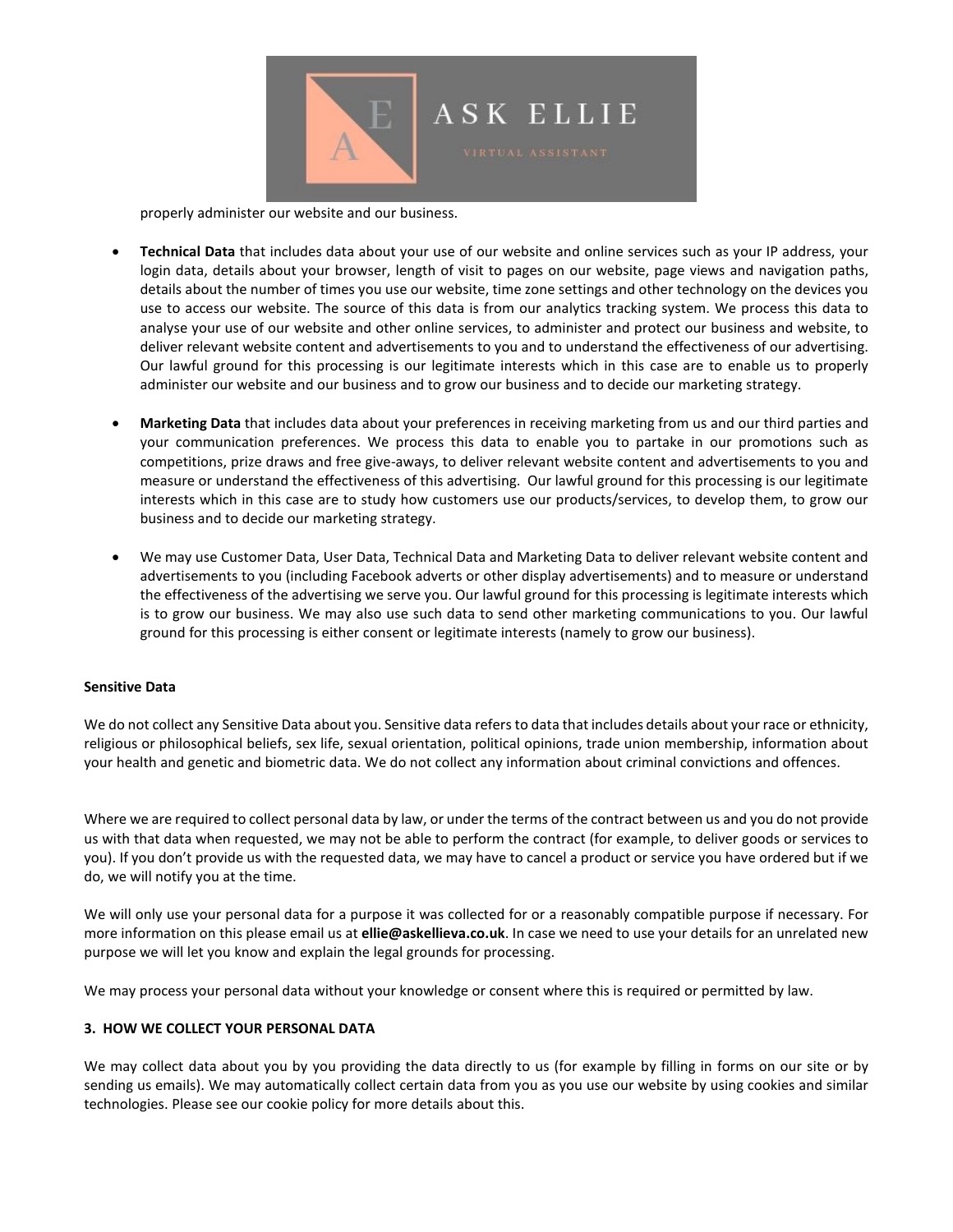

We may receive data from third parties such as analytics providers such as Google based outside the EU, advertising networks such as Facebook based outside the EU, such as search information providers such as Google based outside the EU, providers of technical, payment and delivery services, such as data brokers or aggregators.

We may also receive data from publicly availably sources such as Companies House and the Electoral Register based inside the EU.

# 4. **MARKETING COMMUNICATIONS**

Our lawful ground of processing your personal data to send you marketing communications is either your consent or our legitimate interests (namely to grow our business).

[Under the Privacy and Electronic Communications Regulations, we may send you marketing communications from us if (i) you made a purchase or asked for information from us about our goods or services or (ii) you agreed to receive marketing communications and in each case you have not opted out of receiving such communications since. Under these regulations, if you are a limited company, we may send you marketing emails without your consent. However you can still opt out of receiving marketing emails from us at any time.]

Before we share your personal data with any third party for their own marketing purposes we will get your express consent.

You can ask us or third parties to stop sending you marketing messages at any time just email [ellie@askellieva.co.uk](mailto:ellie@askellieva.co.uk)

If you opt out of receiving marketing communications this opt-out does not apply to personal data provided as a result of other transactions, such as purchases, warranty registrations etc.

#### **5. DISCLOSURES OF YOUR PERSONAL DATA**

We may have to share your personal data with the parties set out below:

- Service providers who provide IT and system administration services.
- Professional advisers including lawyers, bankers, auditors and insurers
- Government bodies that require us to report processing activities.
- Third parties to whom we sell, transfer, or merge parts of our business or our assets.

We require all third parties to whom we transfer your data to respect the security of your personal data and to treat it in accordance with the law. We only allow such third parties to process your personal data for specified purposes and in accordance with our instructions.

#### **6. DATA SECURITY**

We have put in place security measures to prevent your personal data from being accidentally lost, used, altered, disclosed, or accessed without authorisation. We also allow access to your personal data only to those employees and partners who have a business need to know such data. They will only process your personal data on our instructions and they must keep it confidential.

We have procedures in place to deal with any suspected personal data breach and will notify you and any applicable regulator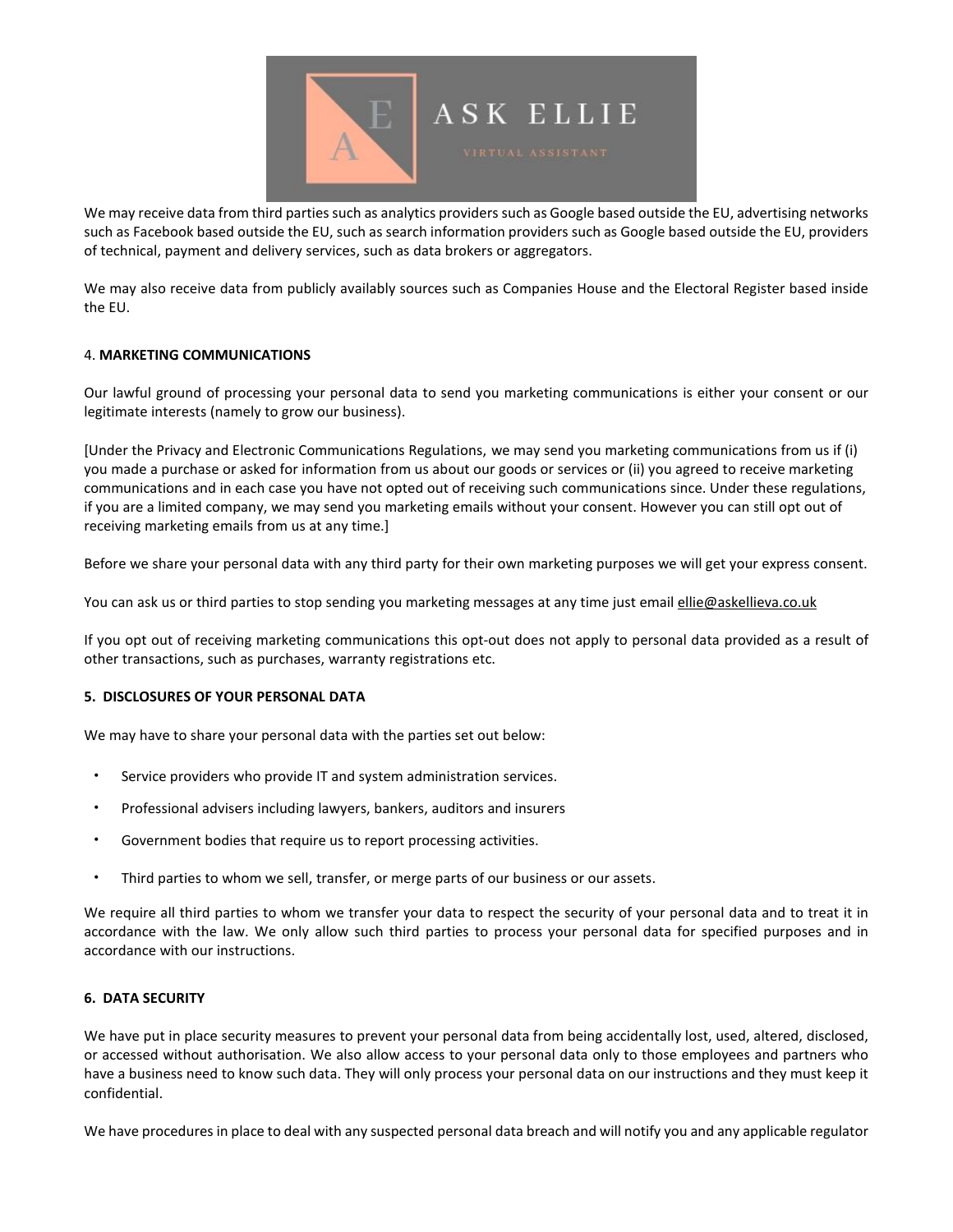

of a breach if we are legally required to.

#### **8. DATA RETENTION**

We will only retain your personal data for as long as necessary to fulfil the purposes we collected it for, including for the purposes of satisfying any legal, accounting, or reporting requirements.

When deciding what the correct time is to keep the data for we look at its amount, nature and sensitivity, potential risk of harm from unauthorised use or disclosure, the processing purposes, if these can be achieved by other means and legal requirements.

For tax purposes the law requires us to keep basic information about our customers (including Contact, Identity, Financial and Transaction Data) for six years after they stop being customers.

In some circumstances we may anonymise your personal data for research or statistical purposes in which case we may use this information indefinitely without further notice to you.

## **9. YOUR LEGAL RIGHTS**

Under data protection laws you have rights in relation to your personal data that include the right to request access, correction, erasure, restriction, transfer, to object to processing, to portability of data and (where the lawful ground of processing is consent) to withdraw consent.

You can see more about these rights at:

https://ico.org.uk/for-organisations/guide-to-the-general-data-protection-regulation-gdpr/individual-rights/

If you wish to exercise any of the rights set out above, please email us at **[ellie@askellieva.co.uk](mailto:ellie@askellieva.co.uk)**

You will not have to pay a fee to access your personal data (or to exercise any of the other rights). However, we may charge a reasonable fee if your request is clearly unfounded, repetitive or excessive or refuse to comply with your request in these circumstances.

We may need to request specific information from you to help us confirm your identity and ensure your right to access your personal data (or to exercise any of your other rights). This is a security measure to ensure that personal data is not disclosed to any person who has no right to receive it. We may also contact you to ask you for further information in relation to your request to speed up our response.

We try to respond to all legitimate requests within one month. Occasionally it may take uslonger than a month if your request is particularly complex or you have made a number of requests. In this case, we will notify you.

If you are not happy with any aspect of how we collect and use your data, you have the right to complain to the Information Commissioner's Office (ICO), the UK supervisory authority for data protection issues (*[www.ico.org.uk](http://www.ico.org.uk/)*). We should be grateful if you would contact us first if you do have a complaint so that we can try to resolve it for you.

## **10. THIRD-PARTY LINKS**

This website may include links to third-party websites, plug-ins and applications. Clicking on those links or enabling those connections may allow third parties to collect or share data about you. We do not control these third-party websites and are not responsible for their privacy statements. When you leave our website, we encourage you to read the privacy notice of